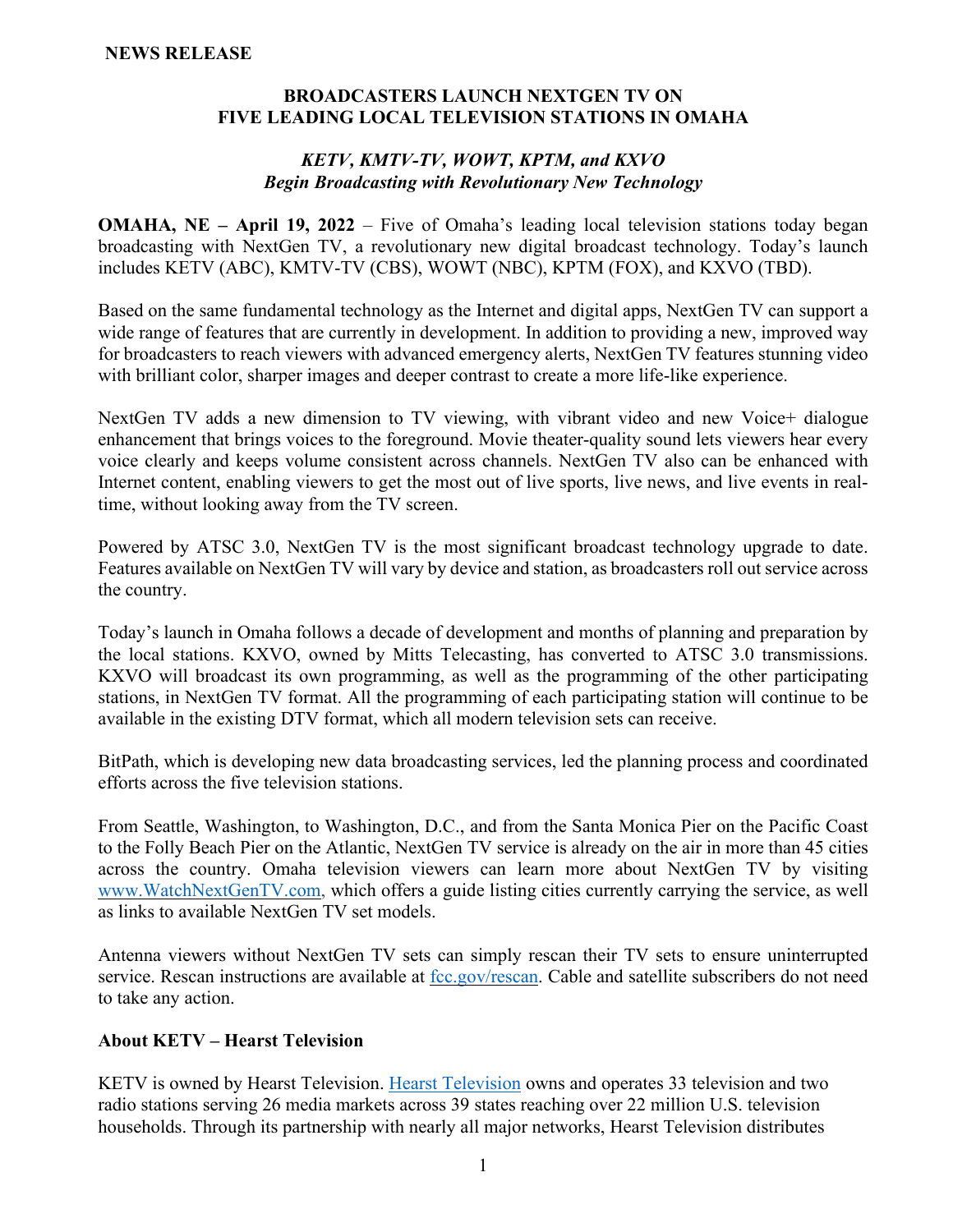national content over nearly 70 video channels including programming from ABC, NBC, CBS, CW, MY Net, MeTV, Estrella and more. The radio stations are leaders in Baltimore news/talk and rock music listenership. Its Hearst Media Production Group unit produces original programming across linear and streaming platforms for domestic and international distribution. Its Very Local app, free to download on household OTT devices and available across popular streaming services, offers 24/7 access to local news, weather and an array of local and regional programming. Hearst Television is recognized as one of the industry's premier companies and has been honored with numerous awards for distinguished journalism, industry innovation, and community service. Hearst Television is a wholly owned subsidiary of [Hearst.](http://www.hearst.com/)

# **About KMTV-TV - Scripps**

KMTV-TV is an Omaha station owned and operated by [The E.W. Scripps Company](http://scripps.com/) (NASDAQ: SSP), a diversified media company focused on creating a better-informed world. As one of the nation's largest local TV broadcasters, Scripps serves communities with quality, objective local journalism and operates a portfolio of 61 stations in 41 markets. The Scripps Networks reach nearly every American through the national news outlets Court TV and Newsy and popular entertainment brands ION, Bounce, Defy TV, Grit, ION Mystery, Laff and TrueReal. Scripps is the nation's largest holder of broadcast spectrum. Scripps runs an award-winning investigative reporting newsroom in Washington, D.C., and is the longtime steward of the Scripps National Spelling Bee. Founded in 1878, Scripps has held for decades to the motto, "Give light and the people will find their own way."

# **About KPTM – Sinclair**

KPTM is a leading Omaha station owned and operated by Sinclair Broadcast Group, Inc. (NASDAQ: SBGI), a diversified media company and a leading provider of local sports and news. KPTM is affiliated with the Fox television network. Sinclair owns and/or operates 21 regional sports network brands; owns, operates and/or provides services to 185 television stations in 86 markets; owns multiple national networks including Tennis Channel and Stadium; and has TV stations affiliated with all the major broadcast networks. Sinclair's content is delivered via multiple platforms, including over-the-air, multichannel video program distributors, and digital and streaming platforms NewsOn and STIRR. For more information, please visit [fox42kptm.com](https://fox42kptm.com/) and [sbgi.net.](https://sbgi.net/)

# **About KXVO – Mitts Telecasting**

Mitts Telecasting Company is an independent television broadcast company. MTC acquired KXVO, Omaha, Nebraska, and sister station KSNB-TV, Lincoln, Nebraska, more than 20 years ago. MTC subsequently sold KSNB-TV to Gray Television. During MTC's stewardship, KXVO has served its community as an affiliate of The WB, then The CW Network and now TBD.

# **About BitPath**

BitPath is building the nation's first dedicated broadcast data network to provide innovative new wireless services at a fraction of the cost of cellular systems. Based in Arlington, Virginia, the BitPath network will launch this year covering dozens of cities. For more information, visit [bitpath.com.](https://c212.net/c/link/?t=0&l=en&o=2957797-1&h=3375155571&u=http%3A%2F%2Fbitpath.com%2F&a=bitpath.com)

# **Media Contacts:**

**KMTV-TV; Scripps** – Michael Perry [michael.perry@scripps.com](mailto:rebecca.cochran@scripps.com)